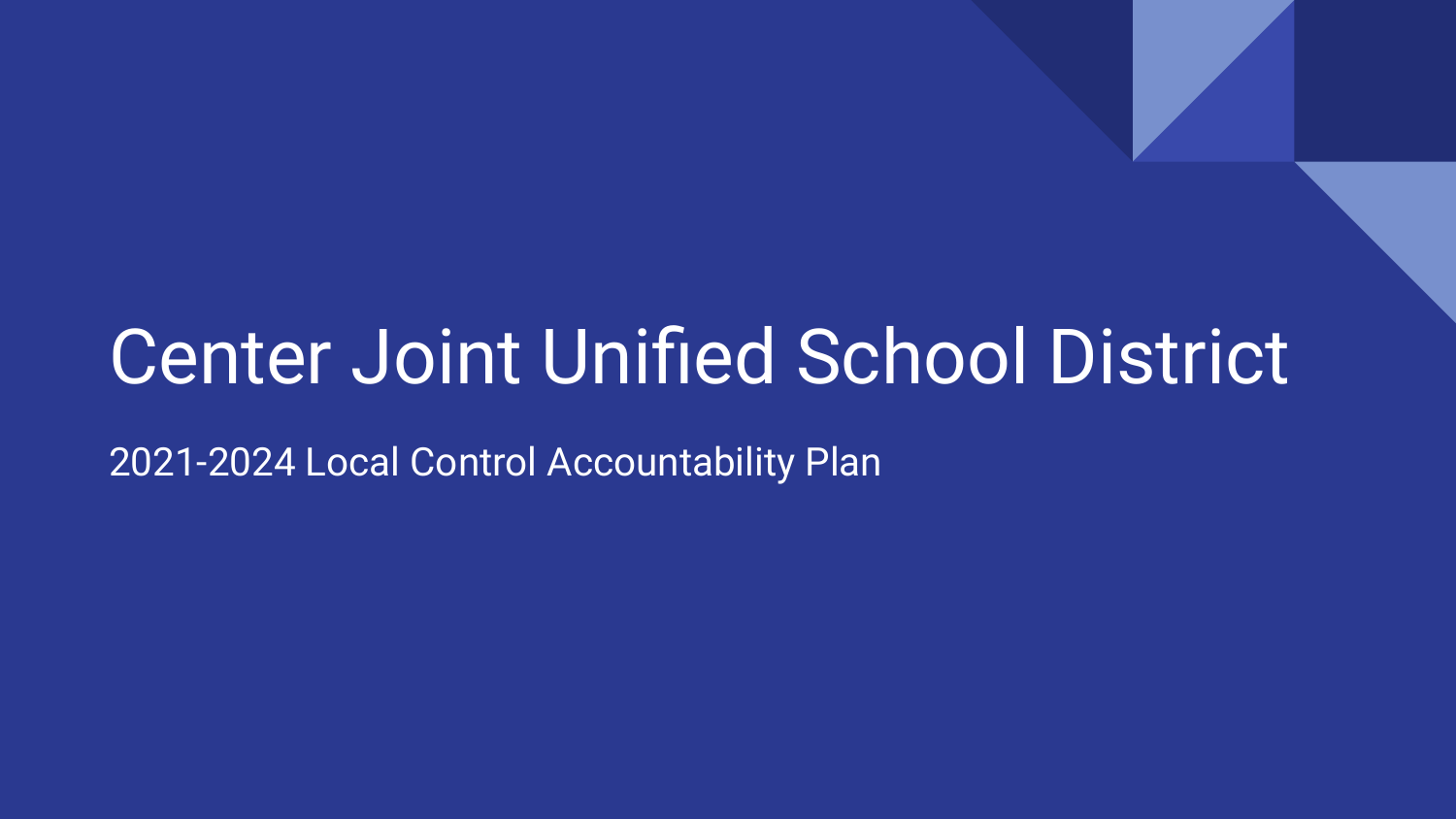### Local Control Accountability Plan

The LCAP is a three-year plan that describes the goals, actions, services, and expenditures to support positive student outcomes that address state and local priorities. The LCAP provides an opportunity for local educational agencies (LEAs) to share their stories of how, what and why programs and services are selected to meet their local needs.

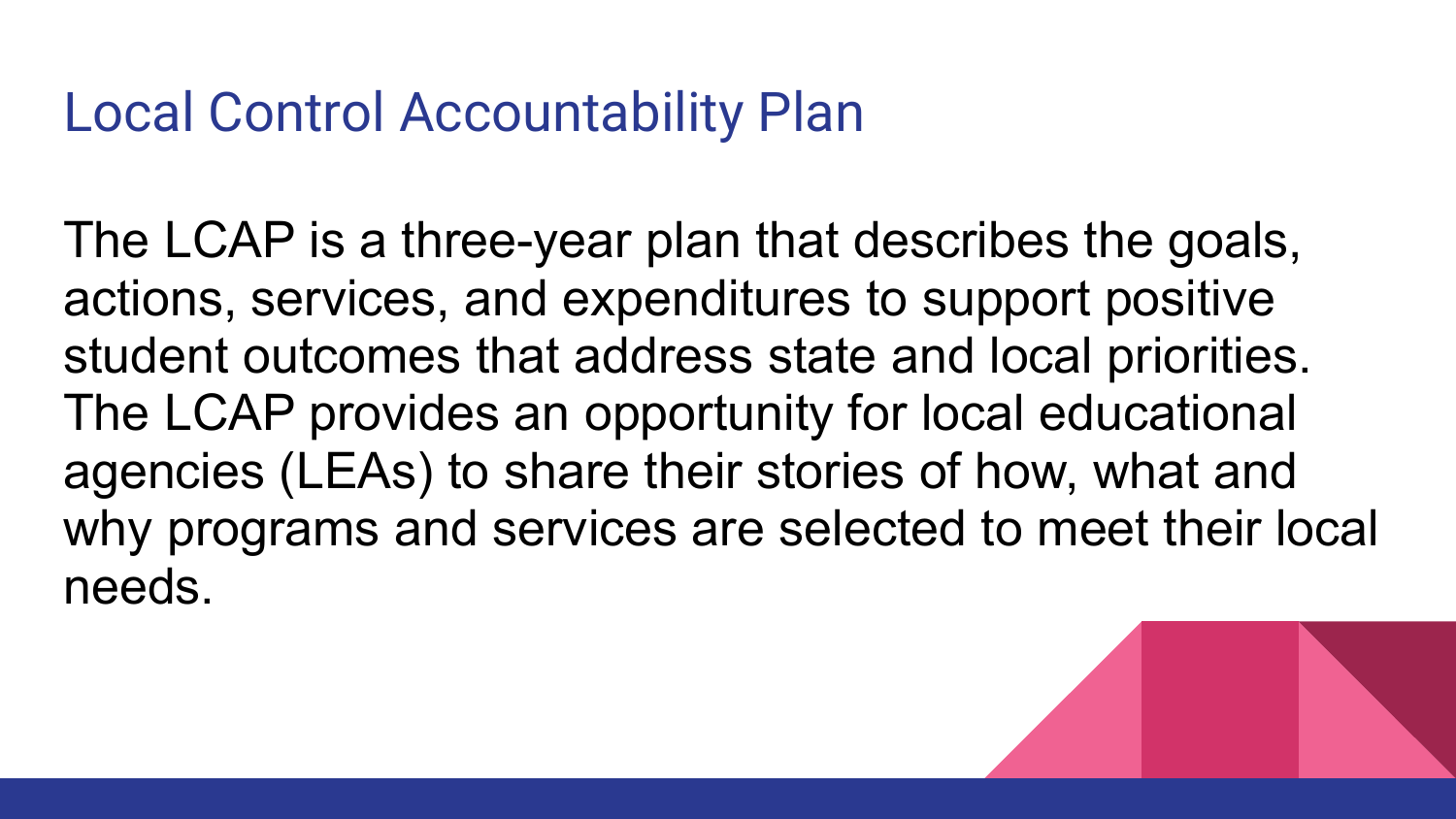# **Local Control Accountability Plan - Development**

- Surveyed, table talks (Jan 2020), Zoom meetings, shared out publicly
- Developed draft plan
- Shared draft with stakeholder groups
- Shared with County Office of Education
- Public Hearing (June 9, 2021) for additional input
- Adjustments resulting from public hearing
- Obtain board approval (June 16, 2021)
- **Publish**

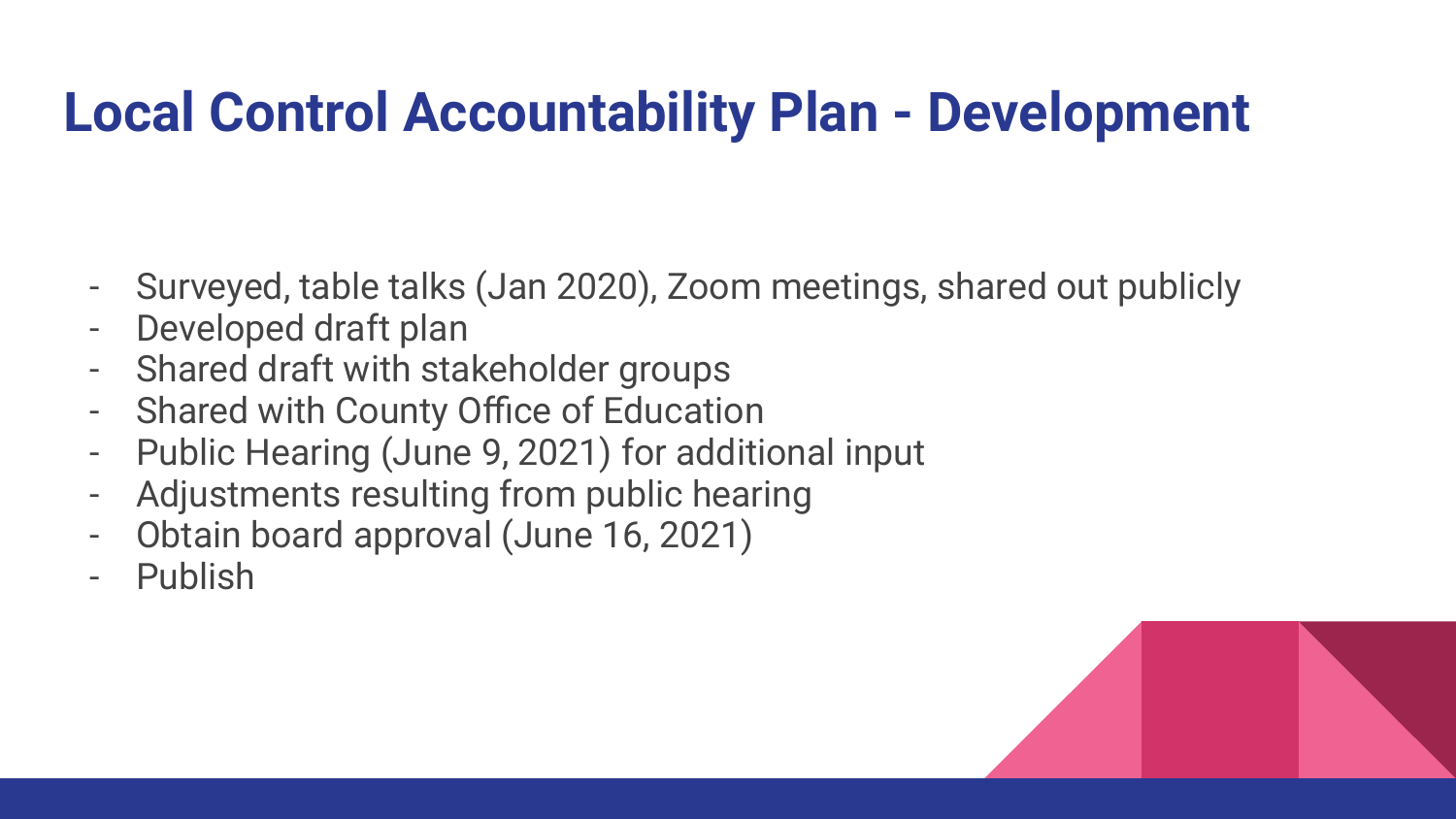### Local Control Accountability Plan Goals 2021-2024

#1 - All students will graduate college/career ready through high-quality instruction coupled with interventions and supports (Multi-Tiered System of Supports) that eliminate barriers to student success.

#2 - All stakeholders will experience a school and district climate that is physically and emotionally safe and supportive.

#3 - All students will benefit from improved partnerships and communication with all stakeholders.

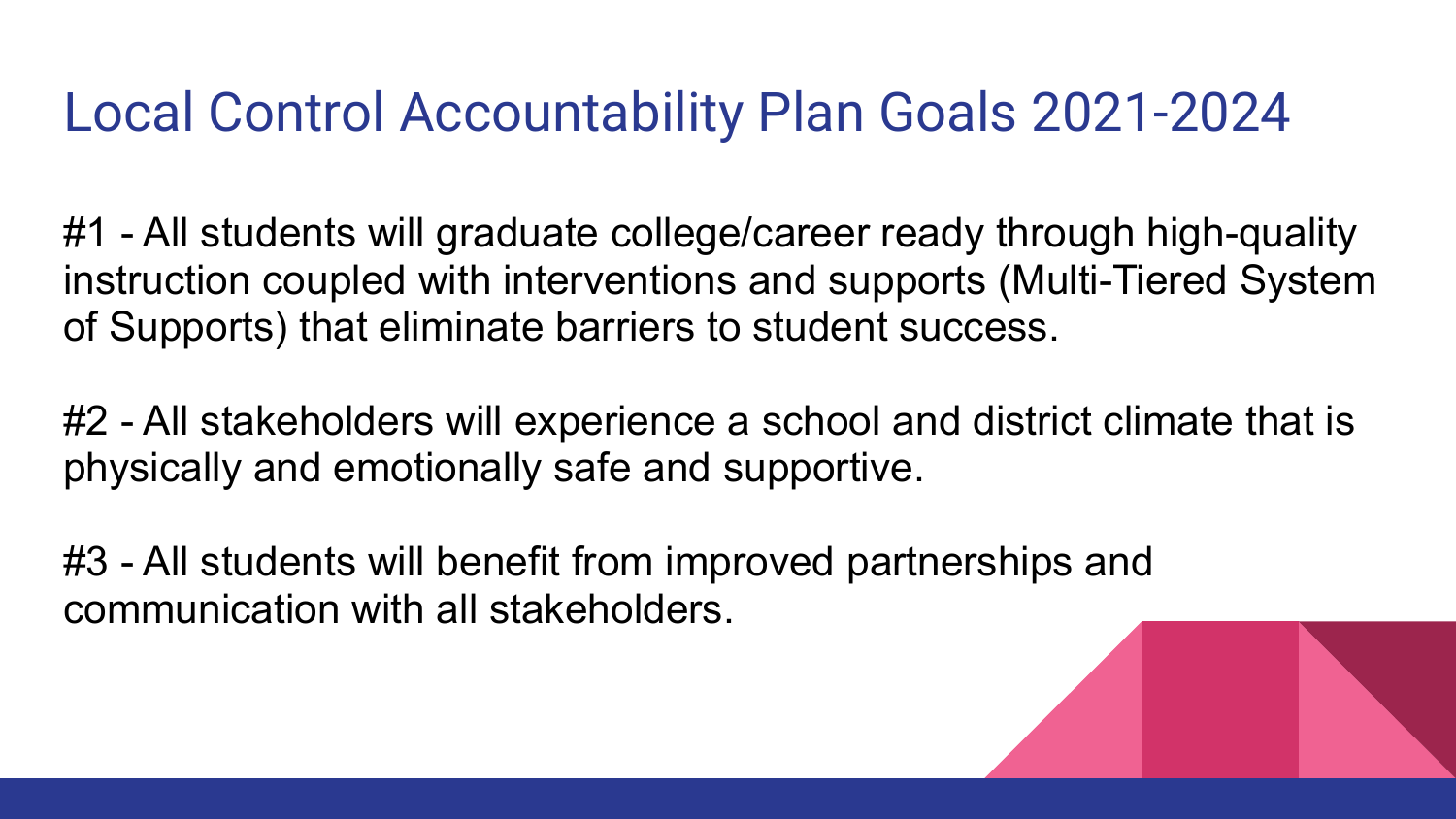# Goal 1 - Actions and Services Overview

#### **Continued**

- **● Standards based curriculum**
- **● Teacher collab time: PLC**
- **● New teacher induction**
- **● EL Supports**
- **● Special Education Supports**
- **● CTE Offerings**

### **Enhanced**

- **● Academic Intervention**
- **● Social/Emotional Intervention**
- **● Full day Kindergarten**
- **● Engagement Team (also listed in G2)**
- **● AP enrollment through targeted outreach**
- **● Professional Development**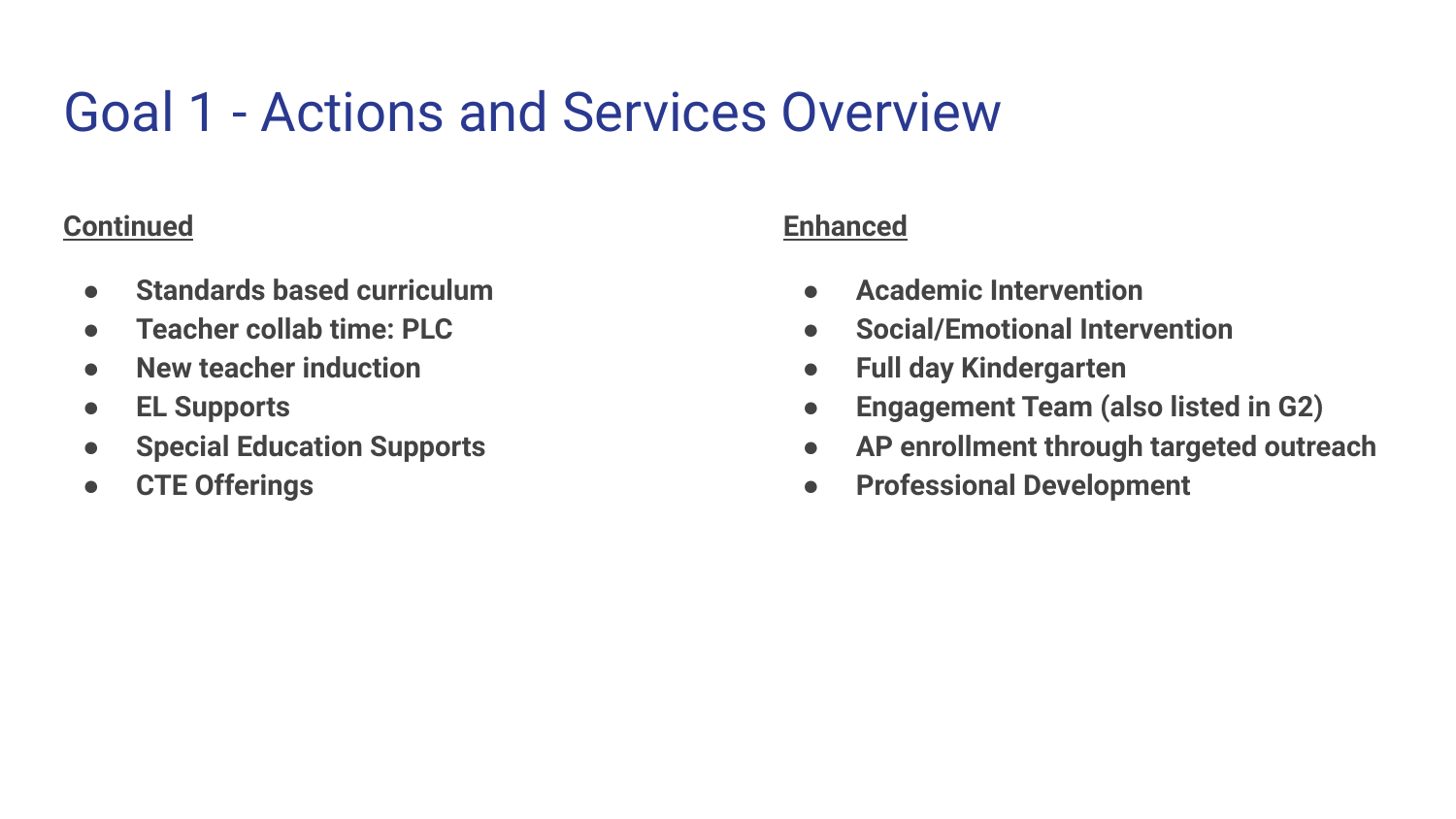## Goal #2 -- Actions and Services

#### **Continued**

- **● Safe School Ambassadors**
- **● SEL/Equity Task Force**
- **● ERMHS**
- **● Home/School Transportation**
- **● Health Services**
- **● Facilities Master Plan**

### **Enhanced**

- **● Attendance & engagement through Engagement Team**
- **● Expand PBIS across all schools**
- **● Expanding school connections through athletics, activities and clubs**
- **● Diversity & cultural sensitivity training**
- **● School Climate survey: Panorama**
- **● SEL Screener: Panorama**
- **● Trauma Informed Practices training**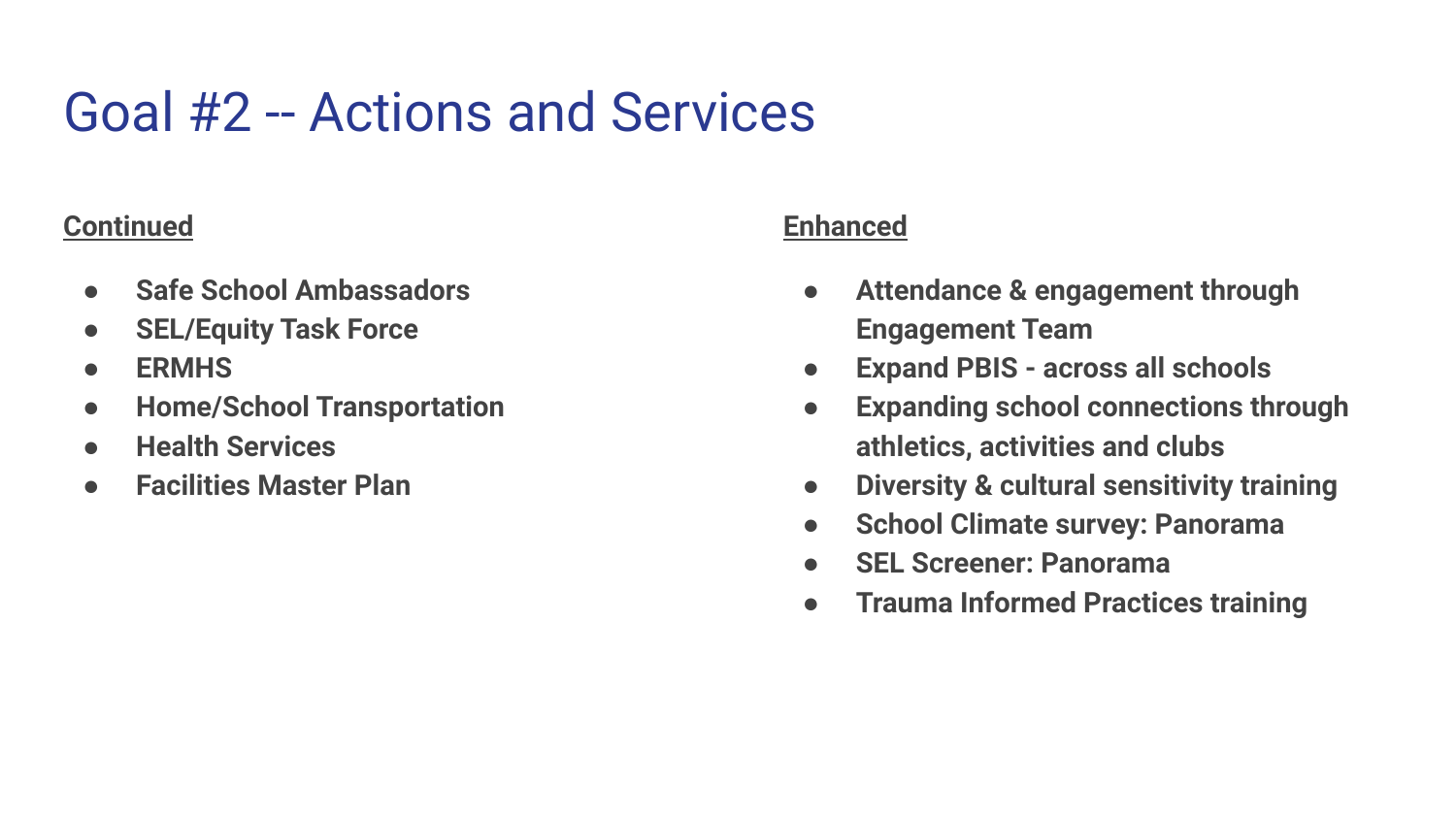# Goal # 3 Actions and Services

#### **Continued**

- **● Adult Education**
- **● Communication Services calling, texting, emailing, and website**
- **● Student & Family Support Services (FRC)**

#### **Enhanced**

- **● Communication & Partnerships**
- **● Outreach, support and community engagement offerings through Student & Family Support Services**
- **● Increased Student & Family Support Service team**